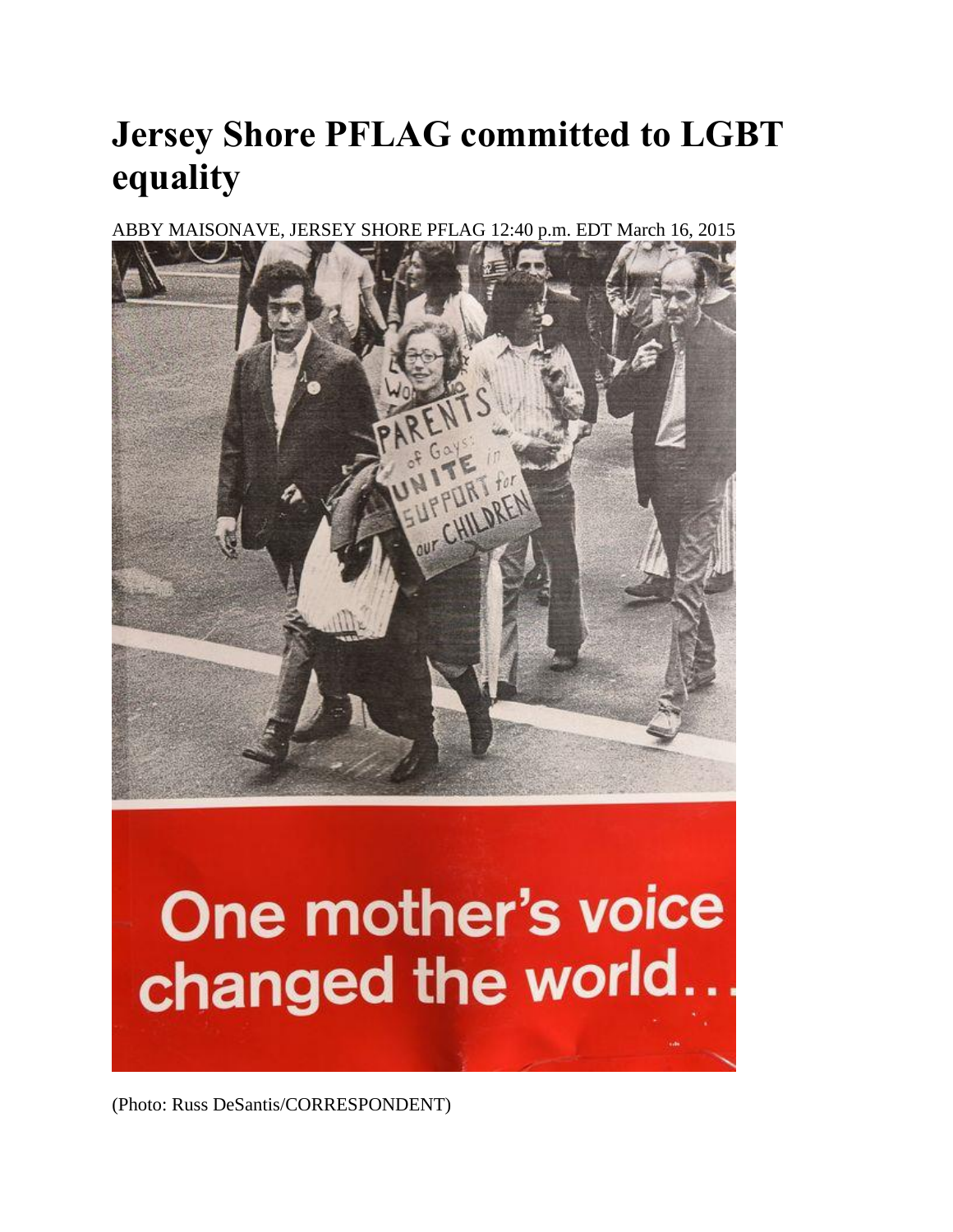PFLAG (Parents, Family, Friends and Allies United with LGBT People to Move Equality Forward) has over 350 chapters in the U.S.

Founded in 1972 with the simple act of a mother publicly supporting her gay son, PFLAG is the nation's largest family and ally organization. Uniting people who are lesbian, gay, bisexual, transgender and queer (LGBTQ) with families, friends and allies, PFLAG is committed to advancing equality and full societal affirmation of LGBTQ people through its threefold mission of support, education and advocacy.

Jersey Shore PFLAG, founded in 2004, is the local chapter for Monmouth and Ocean counties, although there are six PFLAG chapters in New Jersey.

JS PFLAG hosts three monthly support meetings that are strictly confidential, nonjudgmental, and offer peer-to-peer support: Toms River (second Wednesday of the month), for LGBTQ individuals and their parents and supporters; Shrewsbury (second Monday of the month), for parents and family members of LGBTQ individuals; and Shrewsbury Transgender/Transfamilies (third Monday of the month), for transgender and gender nonconfirming individuals and their families.

We also have a helpline (908-814-2155) for those who may prefer to talk confidentially prior to coming to a meeting.

Our goal is keeping families together and providing a safe, warm and comforting environment for those who don't know where else to turn, and to be able to speak openly and honestly without fear of being judged or shamed.

Who better to understand you than someone who has gone through what you are dealing with?

PFLAG board members and facilitators are all dedicated volunteers. We do this because we are passionate about helping people and the LGBTQ community.

When we hear someone say something derogatory or hateful about someone who is LGBTQ, we take it personally because you are talking about someone we care about and love. And we hope that the information and the support you receive from us at our meetings will enable you to take that back to your family, to your community, and educate others.

In addition to providing support for families who may be struggling when finding out a loved one is LGBTQ, JS PFLAG also offers support for those struggling to come out, or who have and are encountering difficulties with family, in school, or the work place.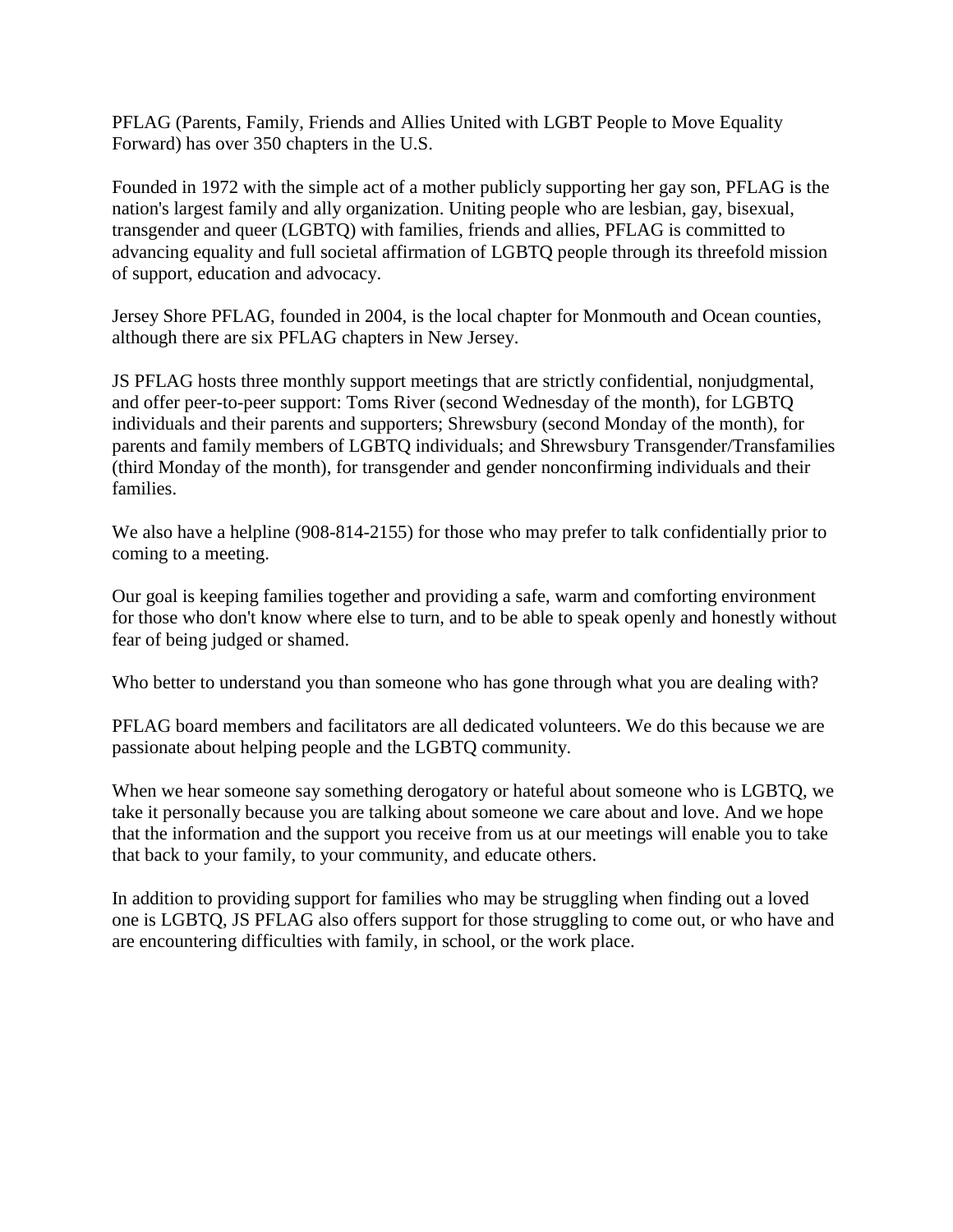

The Jersey Shore PFLAG board is (left to right) Gregory Pilling of Jackson Township, secretary; Michele Nelson of Lawrenceville, vice-president/facilitator; William Gaul of Manchester, fundraising/outreach and facilitator; Abby Maisonave of Howell, president/facilitator; Teri Keynton of Farmingdale, facilitator; and Seth Rainess of Monmouth County, facilitator. (Photo: Russ DeSantis/CORRESPONDENT)

We provide in-service training in the workplace, and do numerous speaking engagements in schools (from kindergarten to post-graduate) with staff, students and Gay Straight Alliances. We also speak to medical professionals dealing with LGBT patients.

Very often a person will come to PFLAG with questions about faith and having an LGBTQ loved one. Although we are not affiliated with any religion, we can help provide support and resources.

Straight allies are welcome in the chapter, as they are the voices for those that sometimes cannot speak up for various reasons out in the community.

JS PFLAG is proud to have been the recipient of a 2014 Resolution by the Senate and General Assembly of New Jersey; the recipient of a 2014 Wells Fargo Community Connection Program Grant; and a 2012 Humanitarian Award by the American Conference on Diversity.

We have done workshops for the Association of Student Assistance Professionals for many years, as well as a workshop for the New Jersey Chapter of the American Academy of